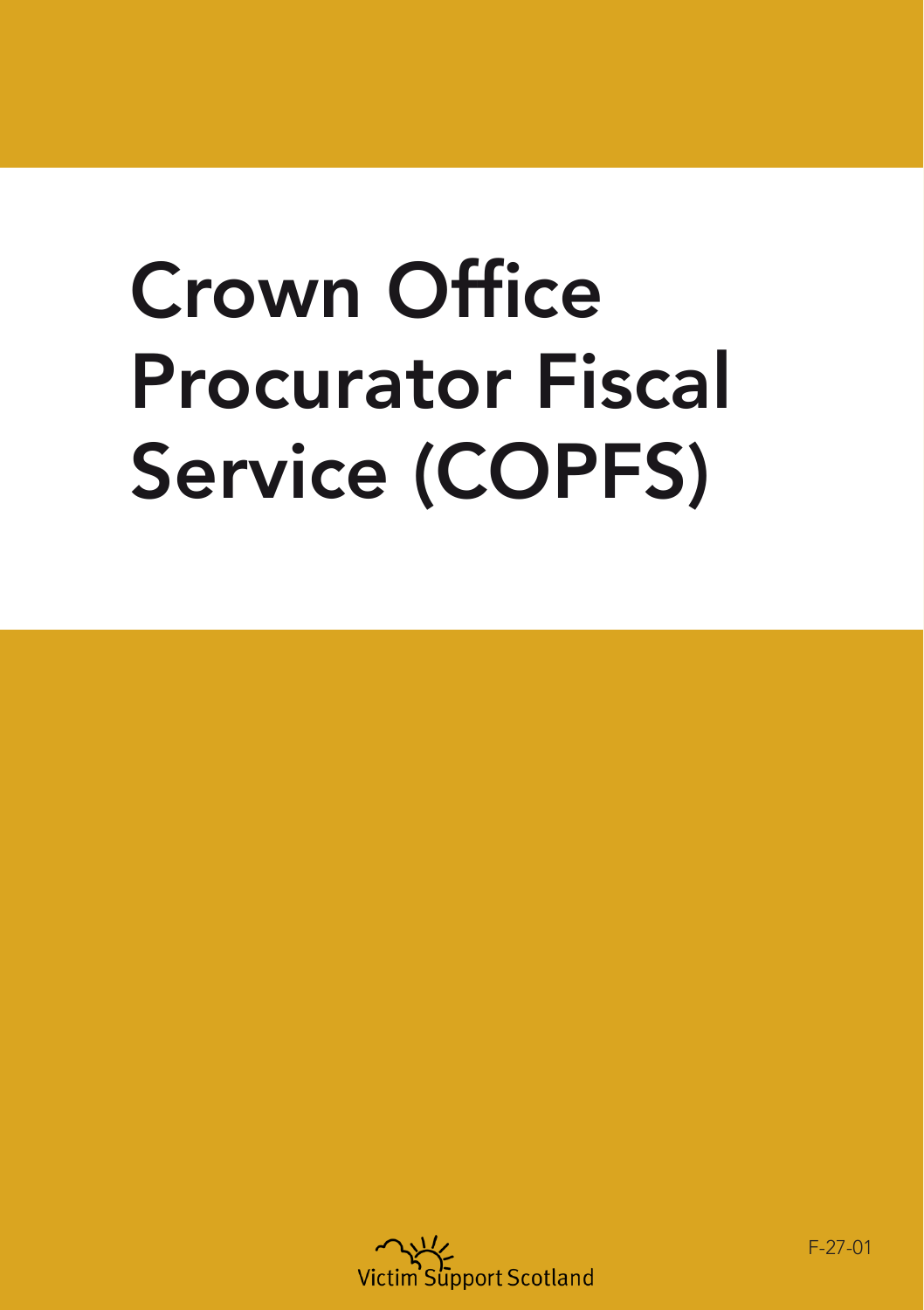All suspicious deaths are referred to the Crown Office Procurator Fiscal Service (COPFS). COPFS will ensure that a full investigation is carried out and gather together the necessary information and evidence to support any criminal proceedings. You may come into contact with a number of officers from different areas within COPFS at different stages of the process. You are entitled to expect COPFS to respond appropriately to your needs, to answer questions you may have and to keep you informed of the progress of the investigation.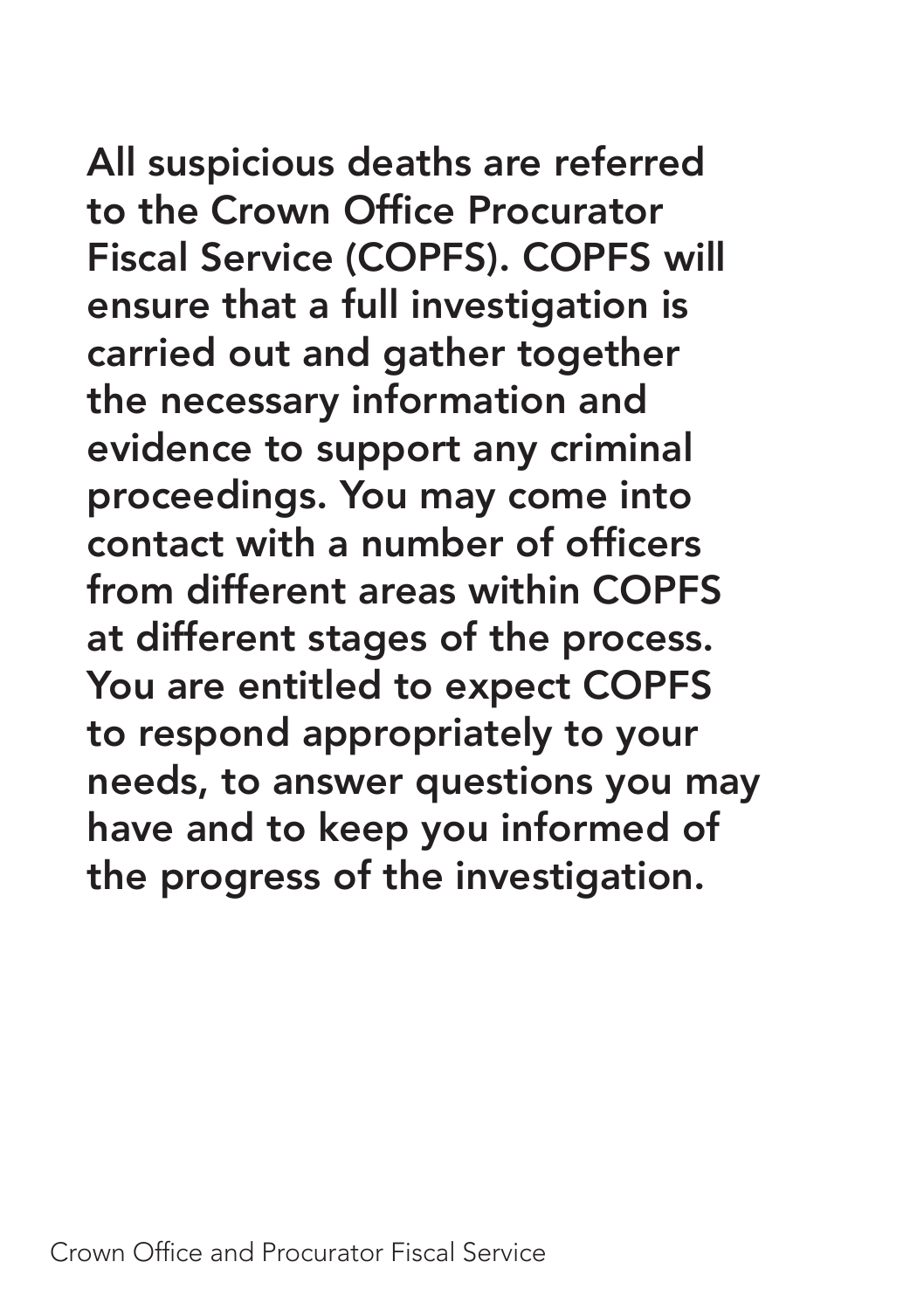# Departments you may have contact with

### Scottish Fatalities Investigation Unit (SFIU)

The Scottish Fatalities Investigation Unit (SFIU) is a specialist unit within COPFS that is responsible for investigating all sudden, suspicious, unexplained and accidental deaths.

If SFIU considers that circumstances surrounding the death suggest that a crime took place that caused or contributed to the death, they will refer it to the High Court Homicide team for further investigation. At this point SFIU will maintain administrative oversight, receiving and passing on paperwork and instructions to ensure the process is managed efficiently.

## High Court Homicide Team

If it is considered that the death may be as a result of a crime being committed, the Procurator Fiscal within the High Court Homicide team will instruct the Police to investigate.

The High Court Homicide team, is responsible for liaising with families during their investigation either directly or through Police Family Liason Officers.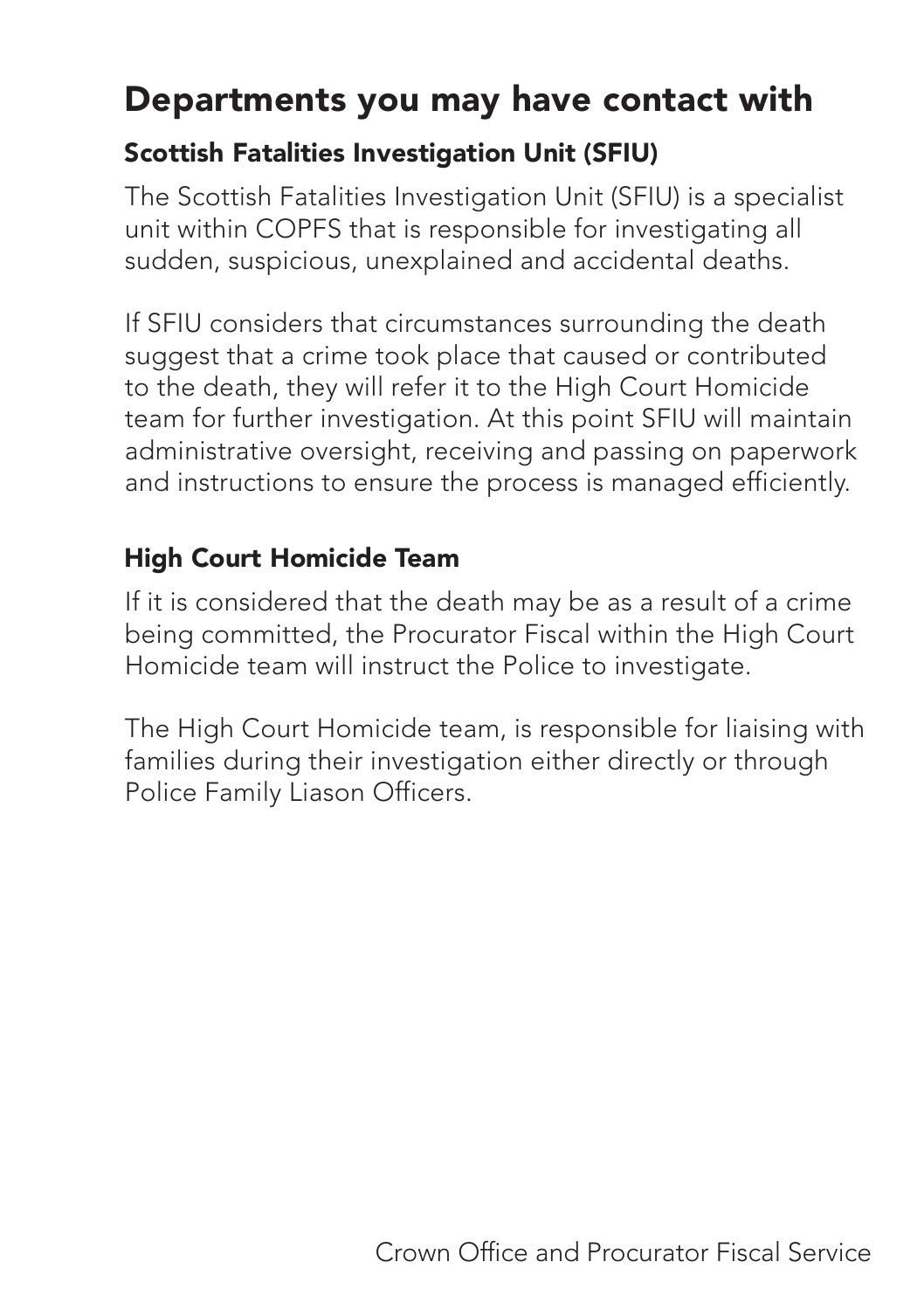The High Court Homicide team make decisions in relation to the investigation and the preparation of the case. During the investigation, the High Court Homicide team will decide who is most appropriate person to keep you informed. It could be a member of the High Court Homicide team or they could direct your FLO to provide you with information. The appointed person will talk to you about post-mortems, death certificates and arrangements for release of the body. They will answer any questions that you have if they are able to. The High Court Homicide team will provide you with as much information as they can but it is not always possible for them to share all the details they have because this could impact on the successful prosecution of the case.

Once all the evidence has been gathered and documented, the High Court Homicide team will submit the case to Crown Counsel. Crown Counsel are senior lawyers who make decisions in serious cases, determine the appropriate charge and will submit the case to the High Court. Crown Counsel also advise Procurators Fiscal on complex or sensitive issues in relation to a case.

Upon completion of their investigation, the High Court Homicide team will refer the case back to SFIU who will then take responsibility for ensuring that you are kept informed.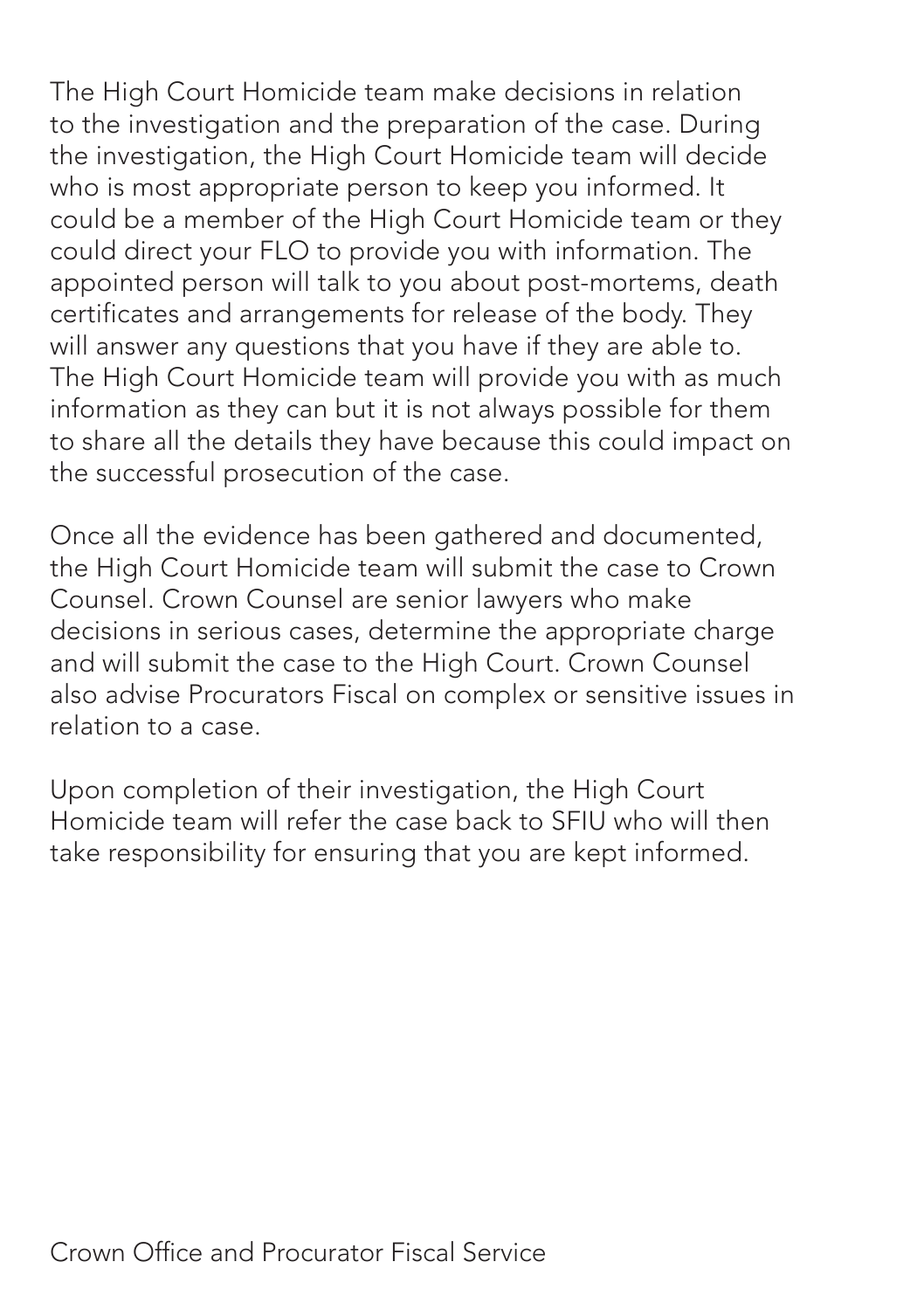#### Procurators Fiscal

Procurators Fiscal are qualified lawyers working in COPFS under the direction of the Lord Advocate. Procurators Fiscal direct the police to investigate, gather evidence and obtain witness statements in order to determine whether a crime has been committed. Procurators Fiscal within the High Court Homicide team will prepare the case and provide a report to Crown Counsel.

#### High Court Victim Information Agency (VIA) Officers

High Court VIA officers are specially trained to work with bereaved families and are responsible for ensuring that you are provided with information in relation to criminal proceedings. They may do this through direct contact with you or by instructing your FLO to provide information. VIA officers aim to provide information about key aspects of the criminal justice system in general and keep you informed about the progress of the case. When court proceedings begin, the FLO will no longer be involved and will handover to VIA officers who will advise you of key dates when court proceedings are scheduled and any changes to those dates. VIA officers will also explain the Victims Impact Statement to you and advise you of the COPFS Bereaved Families fund and whether you might be eligible for financial support for attending court.